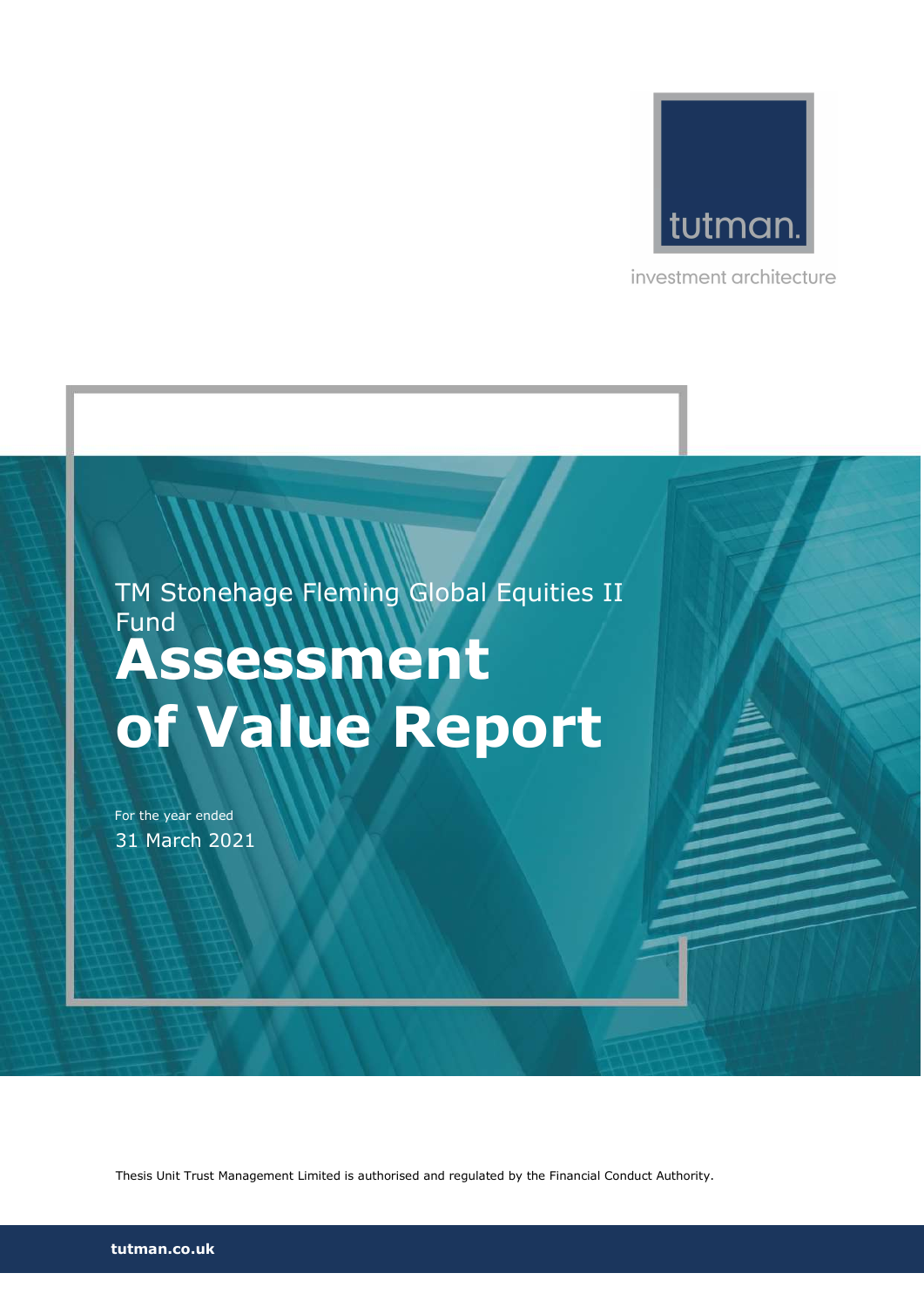# Fund Information

| <b>Fund objective:</b>         | The objective of the Fund is to achieve capital growth and<br>an element of income. The Fund will generally only invest in<br>Units in other regulated collective investment schemes. The<br>Fund's assets will be invested predominantly in UK and<br>international regulated equity funds. There may be some<br>use of derivatives for EPM. In seeking to meet the<br>investment objective, a portion of the Fund's property may<br>be invested in units or shares of collective investment<br>schemes managed or operated by the Investment Manager<br>or an associate of the Investment Manager. |
|--------------------------------|------------------------------------------------------------------------------------------------------------------------------------------------------------------------------------------------------------------------------------------------------------------------------------------------------------------------------------------------------------------------------------------------------------------------------------------------------------------------------------------------------------------------------------------------------------------------------------------------------|
| <b>Fund size:</b>              | £290,540,295.06                                                                                                                                                                                                                                                                                                                                                                                                                                                                                                                                                                                      |
| <b>Performance comparator:</b> | <b>GEF II Composite</b>                                                                                                                                                                                                                                                                                                                                                                                                                                                                                                                                                                              |

#### Assessment of Value

The Board of the Authorised Fund Manager (AFM) is required to perform an annual Assessment of Value for each unit class within the fund and to report its findings to investors.

The Assessment of Value places a responsibility on the AFM to determine whether the fees and charges of the fund are justified in the context of the overall service and value provided to investors.

Following the introduction of the Assessment of Value requirement in 2019, we appointed two independent non-executive directors with a particular remit to oversee and challenge the Assessment of Value process conducted in relation to the fund.

In this Assessment of Value report, we have used a traffic light system whereby:



# Independent AFM model – terminology

The AFM has the regulatory responsibility for all aspects of the fund operations including the actions of its delegates. Its role requires a focus on good investor outcomes, investor protection, oversight, compliance and general regulatory matters.

The Investment Manager is appointed by the AFM and has the full discretion to manage the assets of the portfolio in accordance with the fund's objective and investment policy. The Investment Manager is the entity which delivers out- or under-performance on behalf of investors. It is the entity which in turn receives the greatest share of the Annual Management Charge.

The Investment Manager and the AFM can be part of the same organisation or separate. When they are separate the fund can be described as having an Independent AFM which is the case with the TM Stonehage Fleming Global Equities II Fund.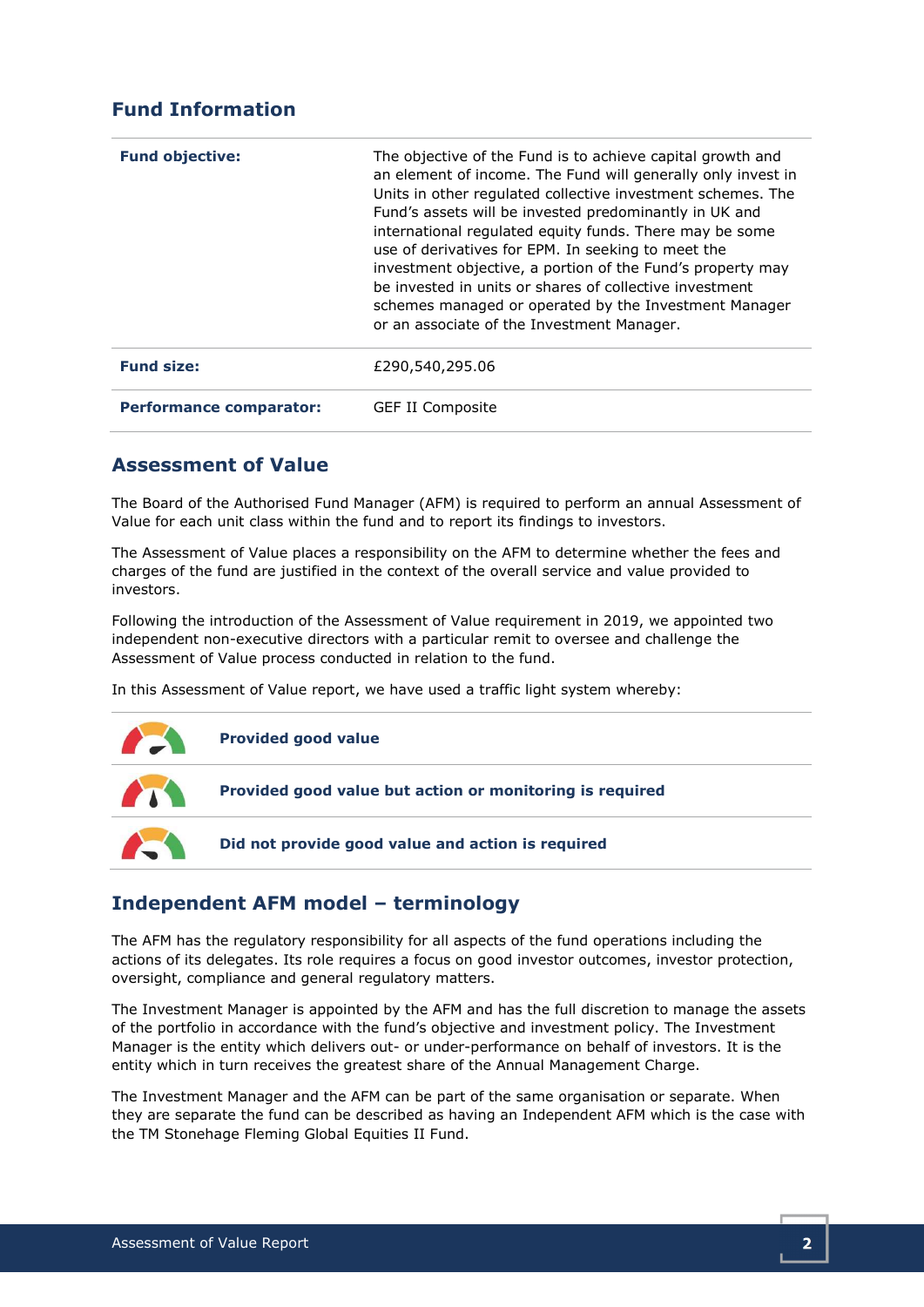# Background to our firm – Independent AFM

Thesis Unit Trust Management Limited is a specialist provider of independent AFM services. Our approach to delivering good outcomes for investors in our funds, from the initial design phase and throughout the fund life cycle, is based upon having the right blend of experience, culture and governance.

We choose to work with a variety of service providers (fund accountants, depositaries, transfer agents and auditors) and provide independent, bespoke and flexible solutions. By outsourcing dayto-day activity to specialist providers our teams can focus on investor outcomes, risk management, oversight, product governance and regulatory change.

We delegate fund servicing to a panel of reputable institutions. Consequently, we have an informed view of this part of the supply chain. We benchmark those fund servicers against a range of criteria including service and cost. We build close relationships with our delegates at all levels within our respective organisations allowing for effective escalation when appropriate and always with the best interests of investors in mind. We are also able to change a service provider with relative ease as and when required to improve quality of service, reduce cost or for other strategic or operational reasons.

We delegate investment management to a wide range of firms who utilise different strategies and investment techniques. As such we have a broad and informed view of the investment management marketplace and independently benchmark across a range of criteria including service, performance and costs. Coming from a fund management background we have qualified investment managers and research analysts within our AFM business who have the experience to monitor fund performance and challenge third party investment managers on behalf of investors in the funds.



Independent AFM – service and costs

In assessing the quality and cost of our independent AFM service we have concluded that we have delivered a service that meets the requirements of investors in the funds, and the fund sponsor, and which has delivered value.

Examples of the criteria that we considered included the operation and compliance of the fund (including the number of errors and investor complaints), the results from the depositary's inspection and audit of our AFM arrangements, and other factors such as the implementation of regulatory change at no cost to investors.

We judge whether our AFM fee is competitive and can be justified based on feedback from independent consultants, our clients who select us and when existing funds move to us from our competitors. Our fees are tiered thereby providing economies of scale for investors as the fund value increases.



## Service provider service and costs

Having separately assessed the quality and cost of the outsourced fund service providers we have concluded that services have met the requirements expected and delivered value to investors.

Examples of the criteria that we considered included Key Performance Indicators in the key areas including pricing, delivery of statements, delivery of report and accounts, and investor complaints.

We have assessed that the service providers' fees are competitive and provide value to investors by benchmarking against the other service providers on our panel. The majority of fees are tiered thereby providing a mechanism for economies of scale as the fund value increases.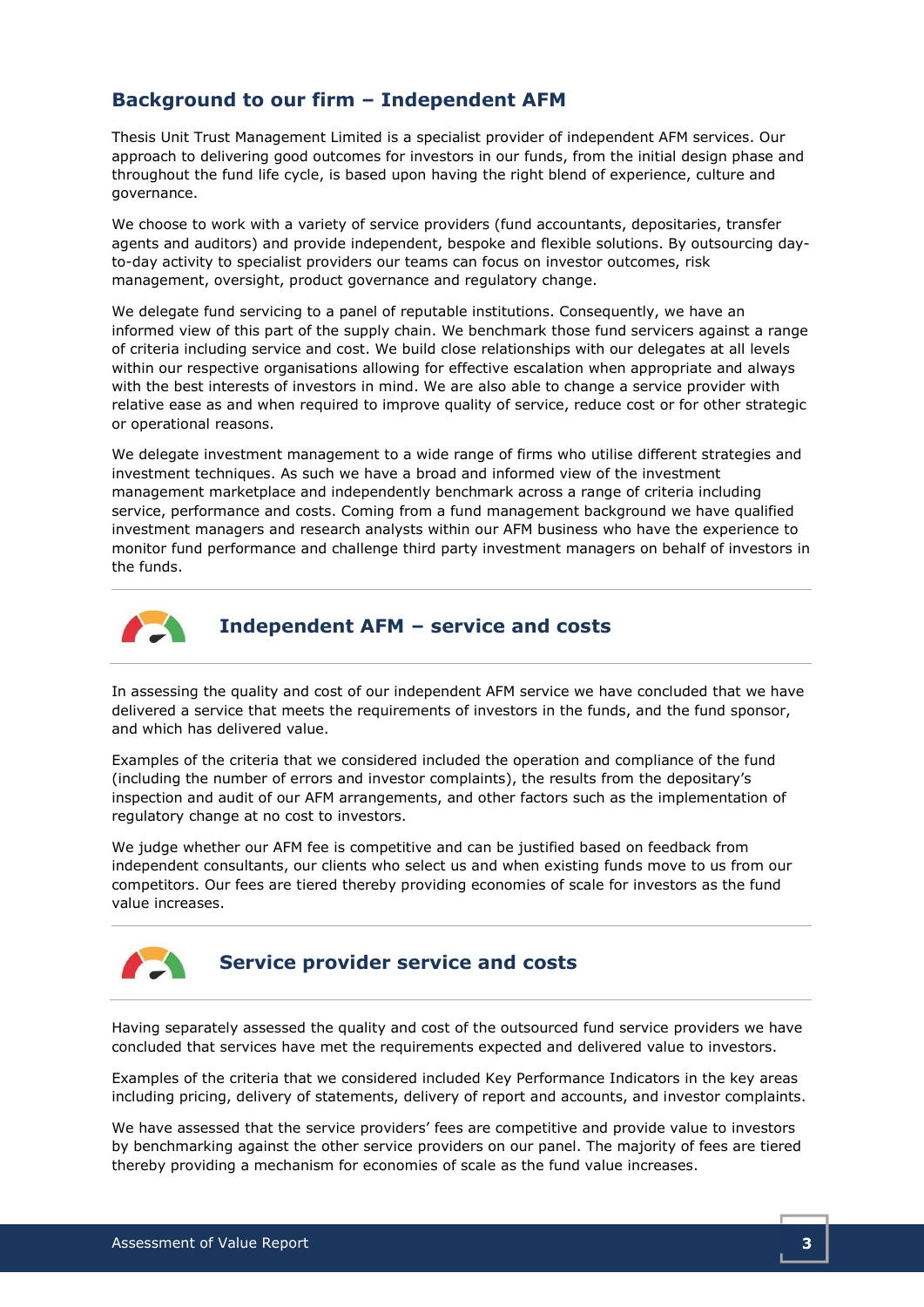#### Investment manager service and costs

It is our judgement that the experience of investors in the fund and an assessment of whether the fund has delivered value is most directly impacted by the services, performance and costs that are attributable to the Investment Manager. Further details of our value assessment, with a particular focus on the Investment Manager, are shown below:



Quality of service

The range and quality of service delivered by the Investment Manager including the experience of the team, track record, quality of relationship with our AFM team, and the results from our governance and oversight arrangements

We monitor the Investment Manager on a daily basis, and maintain frequent contact with them on a range of aspects of their work including adherence with the investment mandate and policy, liquidity management, and fair value pricing as well as regulatory compliance. We have more formal contact quarterly and further periodic reviews on a thematic basis.

We are satisfied that the Investment Manager continues to meet our requirements and provides a good quality of service.

## Performance

Whether the fund has provided good performance, net of fees, in relation to its investment objective. We have considered performance against the fund's benchmark and/or appropriate peer group, compliance with investment policy, volatility and liquidity, and any evidence of closet tracking.

The fund has outperformed against its comparator over 1, 3 and 5 years. The fund is being actively managed in accordance with the investment objective and policy and positive returns have been delivered. The fund has also met its income objective.

| <b>Class/Comparator</b>                     | 1 year<br>performance<br>(9/6) | 3 year<br>performance<br>(9/6) | 5 year<br>performance<br>(9/6) | <b>Value</b> |
|---------------------------------------------|--------------------------------|--------------------------------|--------------------------------|--------------|
| TM Stonehage Fleming Global Egs<br>II B Inc | 36.34                          | 16.87                          | 45.74                          |              |
| TM Stonehage Fleming Global Eqs<br>II A Inc | 36.77                          | 18.11                          | 48.31                          |              |
| <b>GEF II Composite</b>                     | 31.61                          | 12.57                          | 39.04                          |              |

| <b>Class</b>                                  | <b>12M Yield</b><br>(9/0) | <b>Value</b> |
|-----------------------------------------------|---------------------------|--------------|
| TM Stonehage Fleming Global Eqs II B Inc 0.86 |                           |              |
| TM Stonehage Fleming Global Eqs II A Inc 0.86 |                           |              |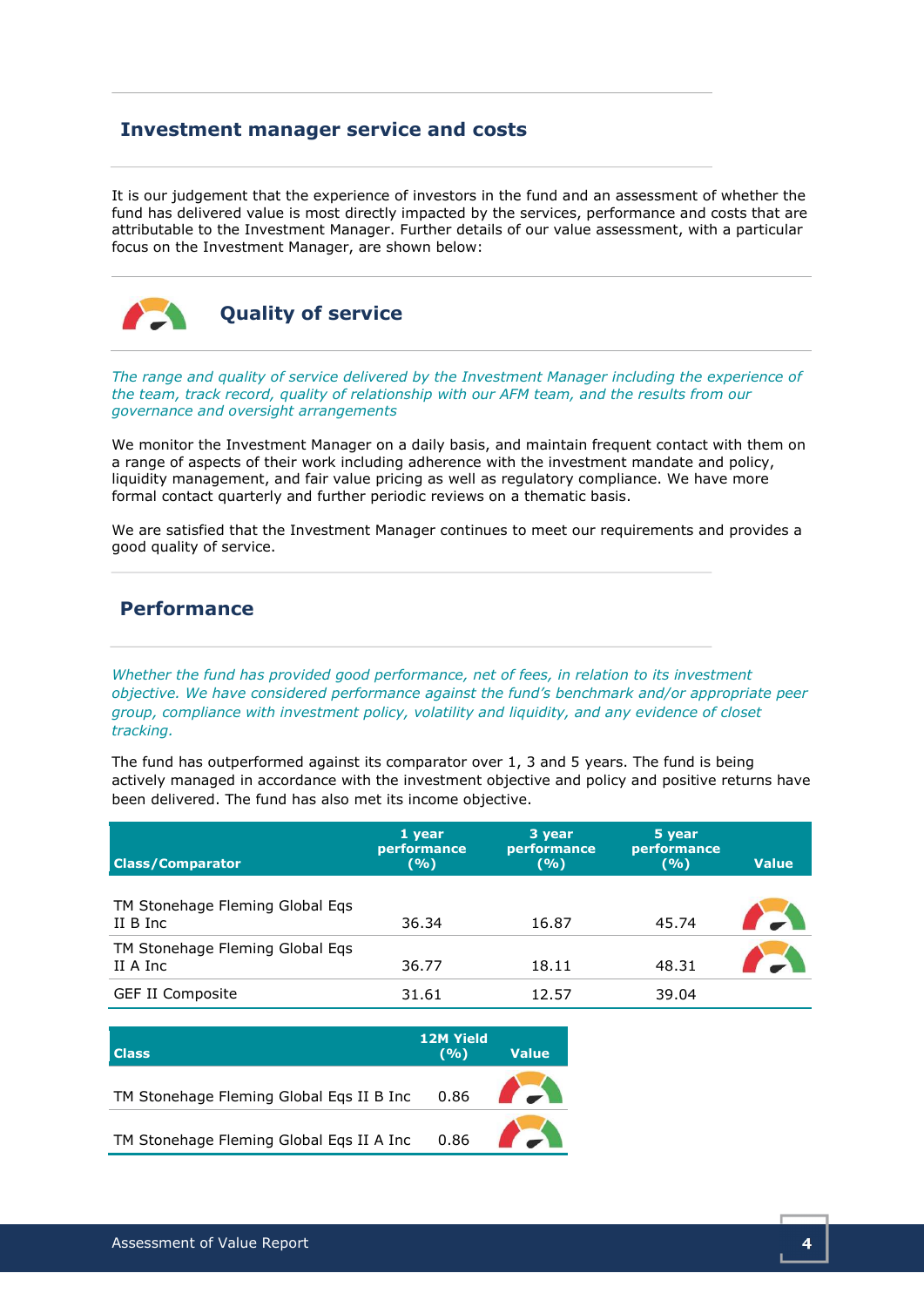

Whether the charges are reasonable compared with the costs of providing the service (considering factors such as the size of the Investment Manager, its balance sheet strength and profit margins).

At a fund size of £290,540,295.06 we are satisfied that the costs charged to the fund are reasonable given its size and a holistic assessment of the benefits that accrue to its investors.



Is the fund or the Investment Manager of a size or scale where economies of scale should be passed on to investors.

In view of the fund's size, we do not believe that there are economies of scale available yet to be passed back to the fund. However, we will discuss the feasibility of a tiered fee schedule with the investment manager in order that economies of scale are passed on should the fund grow sufficiently.

#### Comparable market rates

#### Whether the charges are comparable with similar funds in this sector of the market.

As an independent AFM we operate multiple funds. We appoint different service providers and a wide range of Investment Managers and can readily benchmark fees.

The OCF of this fund is made up of directly incurred costs as well as the costs of the funds it has invested in in line with the prospectus. We are satisfied that the costs directly incurred and which the AFM has influence over represented good value.



TM Stonehage Fleming Global Eqs II B Inc

It is our assessment that the OCF of this class is higher than the OCF of other similar funds in the market.



TM Stonehage Fleming Global Eqs II A Inc

It is our assessment that the OCF of this class is higher than the OCF of other similar funds in the market but, excluding the costs of other funds the scheme has invested in, is within 0.10% which we deem acceptable.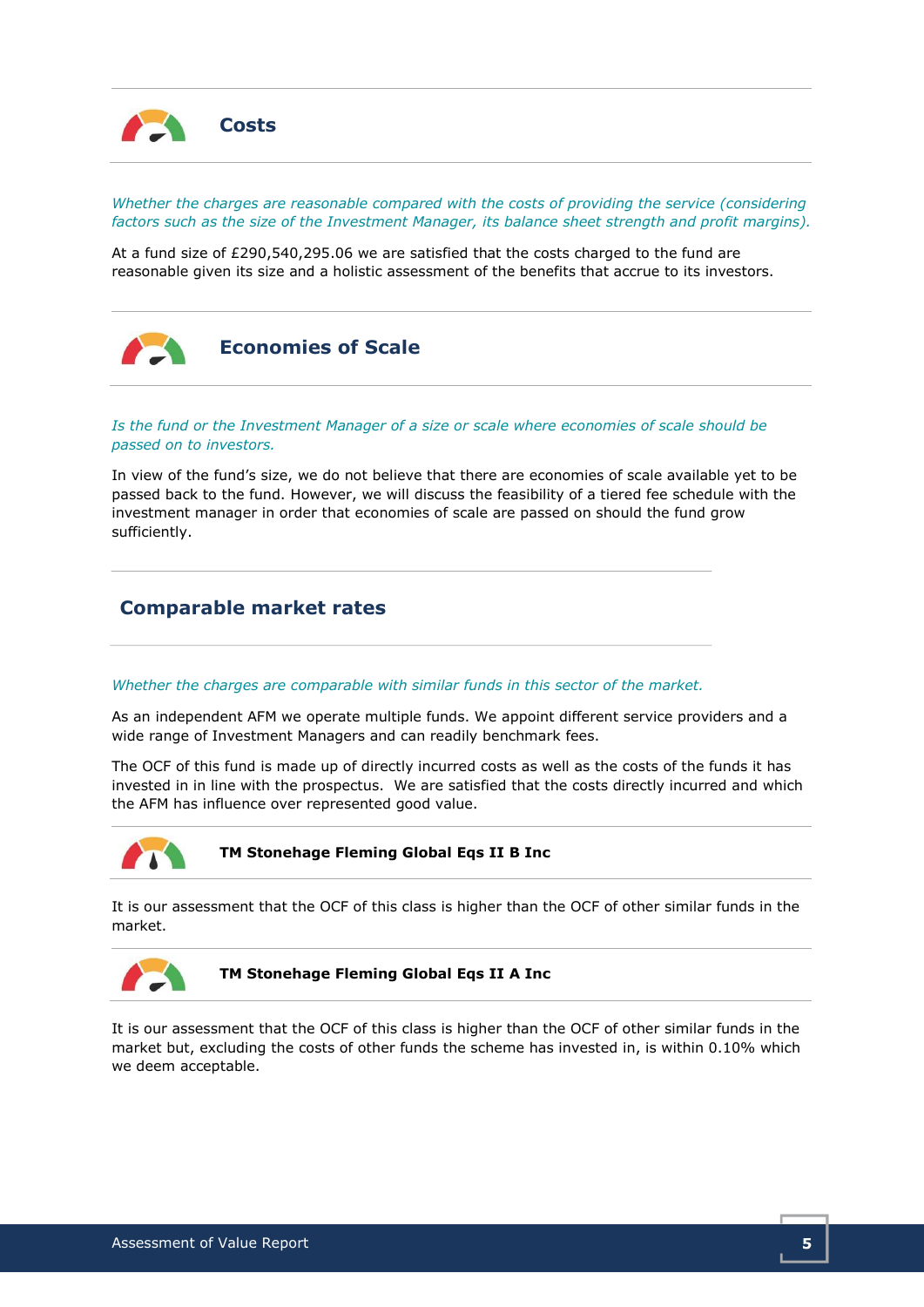| <b>Class/Peer group</b>                       | <b>OCE</b><br>(9/6) |
|-----------------------------------------------|---------------------|
| TM Stonehage Fleming Global Egs II B Inc 1.74 |                     |
| TM Stonehage Fleming Global Egs II A Inc 1.39 |                     |
| <b>IA Global</b>                              | 0.93                |
| Peer group highest OCF                        | 3.10                |

## Comparable services

#### How the charges compare to other comparable funds that the Investment Manager manages.

Whilst we do not have visibility of the rates that the Investment Manager charges for providing comparable services outside of our fund range, we have assessed the charges relative to other similar funds that we operate.

The OCF of this fund is made up of directly incurred costs as well as the costs of the funds it has invested in in line with the prospectus. We are satisfied that the costs directly incurred and which the AFM has influence over represented good value.



TM Stonehage Fleming Global Eqs II B Inc

It is our assessment that the OCF of this class is higher than the OCF of other similar funds that we operate.



TM Stonehage Fleming Global Eqs II A Inc

It is our assessment that the OCF of this class is higher than the OCF of other similar funds that we operate but, excluding the costs of other funds the scheme has invested in, is within 0.10% which we deem acceptable.

| <b>Class/Average Managed by the AFM</b>       | <b>OCF</b><br>(9/6) |
|-----------------------------------------------|---------------------|
| TM Stonehage Fleming Global Eqs II B Inc 1.74 |                     |
| TM Stonehage Fleming Global Egs II A Inc 1.39 |                     |
| Average managed by the AFM                    | 0.97                |



Whether investors are invested in a share class with higher charges than another class which is available. We have also considered different fees which apply to retail and institutional investors where institutional investors are subject to a significantly higher minimum investment.

The OCF of the class B is 0.35% higher than class A. Class B investors are not direct clients of the Investment Manager, therefore they require more effort to acquire and service; they require separate communication and monitoring. The firm puts on road shows, meets distributors and